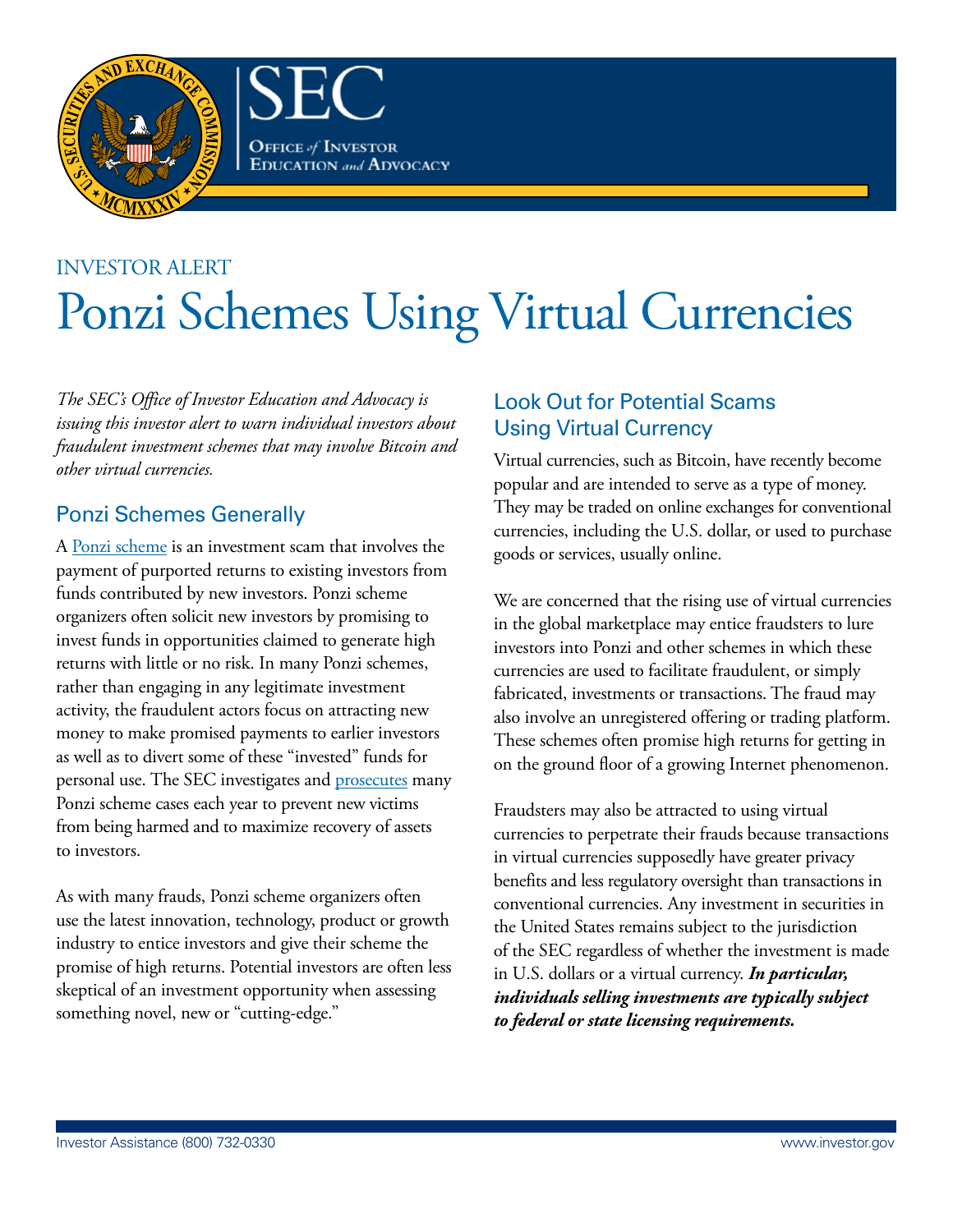Bitcoin Ponzi Scheme. In a recent case, *[SEC v.](http://www.sec.gov/News/PressRelease/Detail/PressRelease/1370539730583#.Ue6yZODmp-I) [Shavers](http://www.sec.gov/News/PressRelease/Detail/PressRelease/1370539730583#.Ue6yZODmp-I)*, the organizer of an alleged Ponzi scheme advertised a Bitcoin "investment opportunity" in an online Bitcoin forum. Investors were allegedly promised up to 7% interest per week and that the invested funds would be used for Bitcoin arbitrage activities in order to generate the returns. Instead, invested Bitcoins were allegedly used to pay existing investors and exchanged into U.S. dollars to pay the organizer's personal expenses.

## Common Red Flags of Fraud

Many Ponzi schemes share common characteristics. Following are some red flags:

- High investment returns with little or no risk. Every investment carries some degree of risk, and investments yielding higher returns typically involve more risk. "Guaranteed" investment returns or promises of high returns for little risk should be viewed skeptically.
- Overly consistent returns. Investments tend to go up and down over time, especially those seeking high returns. Be suspect of an investment that generates consistent returns regardless of overall market conditions.
- Unregistered investments. Ponzi schemes typically involve investments that have not been registered with the SEC or with state securities regulators.
- Unlicensed sellers. Federal and state securities laws require certain investment professionals and their firms to be licensed or registered. Many Ponzi schemes involve unlicensed individuals or unregistered firms.
- Secretive and/or complex strategies and fee structures. It is a good rule of thumb to avoid investments you don't understand or for which you can't get complete information.
- No minimum investor qualifications. Most legitimate private investment opportunities require you to be an *[accredited investor](http://www.sec.gov/answers/accred.htm)*. You should be highly skeptical of investment opportunities that do not ask about your salary or net worth.
- Issues with paperwork. Be skeptical of excuses regarding why you can't review information about the investment in writing. Always read and carefully consider an investment's prospectus or disclosure statement before investing. Be on the lookout for errors in account statements which may be a sign of fraudulent activity.
- Difficulty receiving payments. Be suspicious if you don't receive a payment or have difficulty cashing out your investment. Ponzi scheme organizers sometimes encourage participants to "roll over" promised payments by offering higher investment returns.
- It comes through someone with a shared affinity. Fraudsters often exploit the trust derived from being members of a group that shares an affinity, such as a national, ethnic or religious affiliation. sometimes, respected leaders or prominent members may be enlisted, knowingly or unknowingly, to spread the word about the "investment."